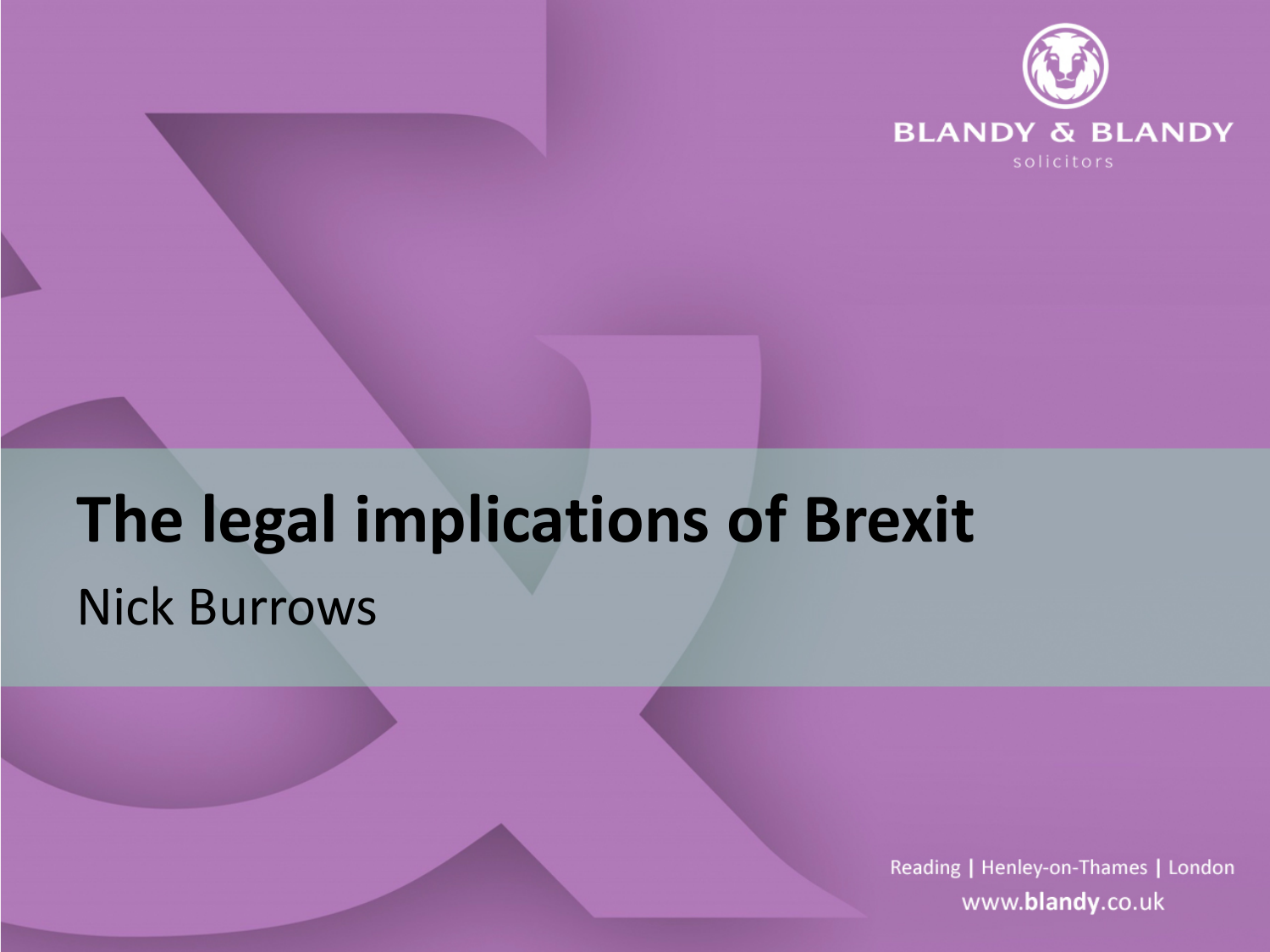#### What we know for certain about Brexit



?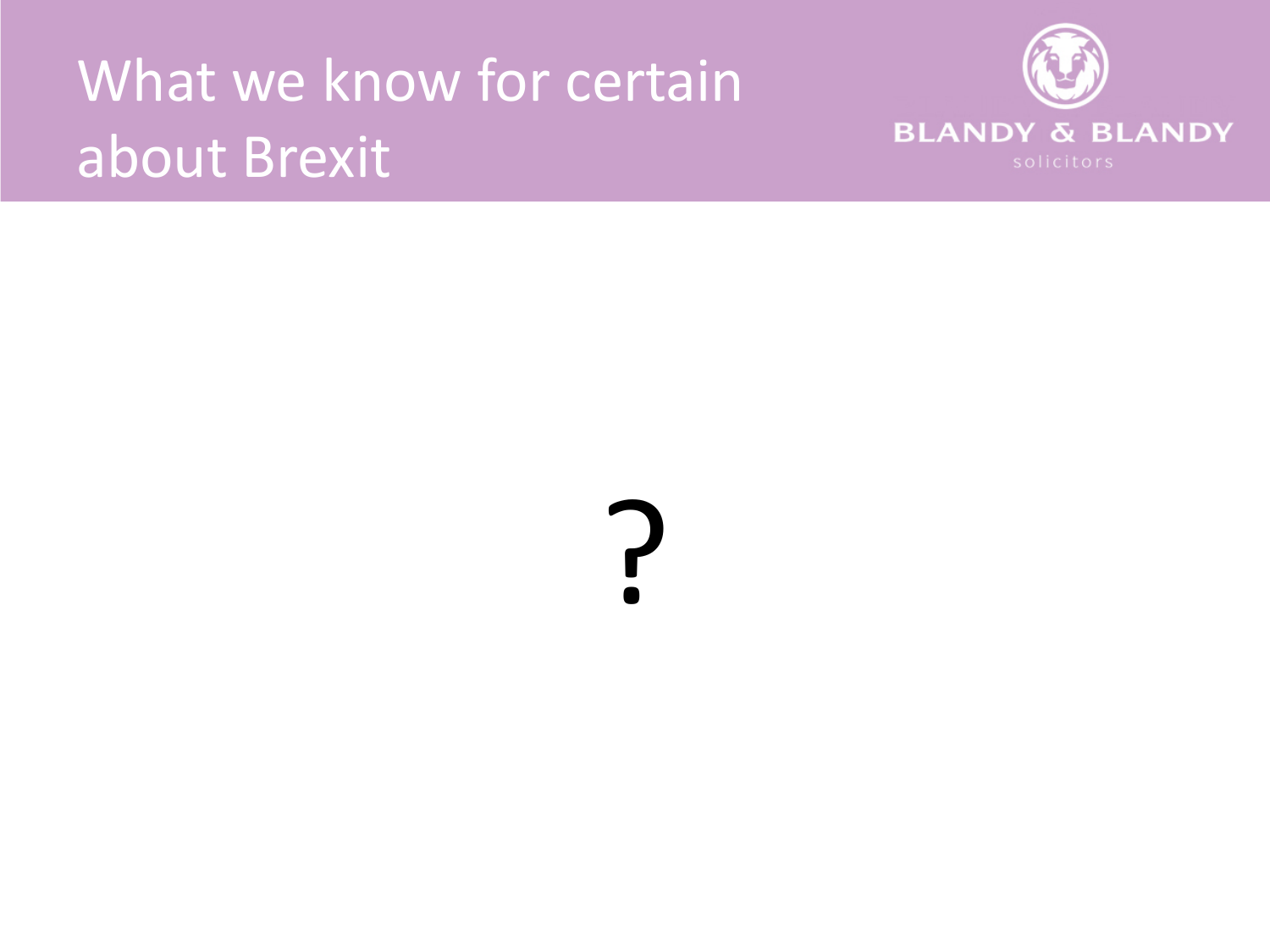

- Article 50 was triggered on 29<sup>th</sup> March 2017
- 2 year deadline to agree a Brexit deal
- The letter from Theresa May indicated that:
	- she will be seeking a 'hard Brexit'
	- the status of EU citizens in the UK, and UK citizens in Europe should be 'at the heart of discussions';
	- both sides should work to minimise disruption and give certainty to investors businesses and citizens…….. that doesn't seem to have happened yet!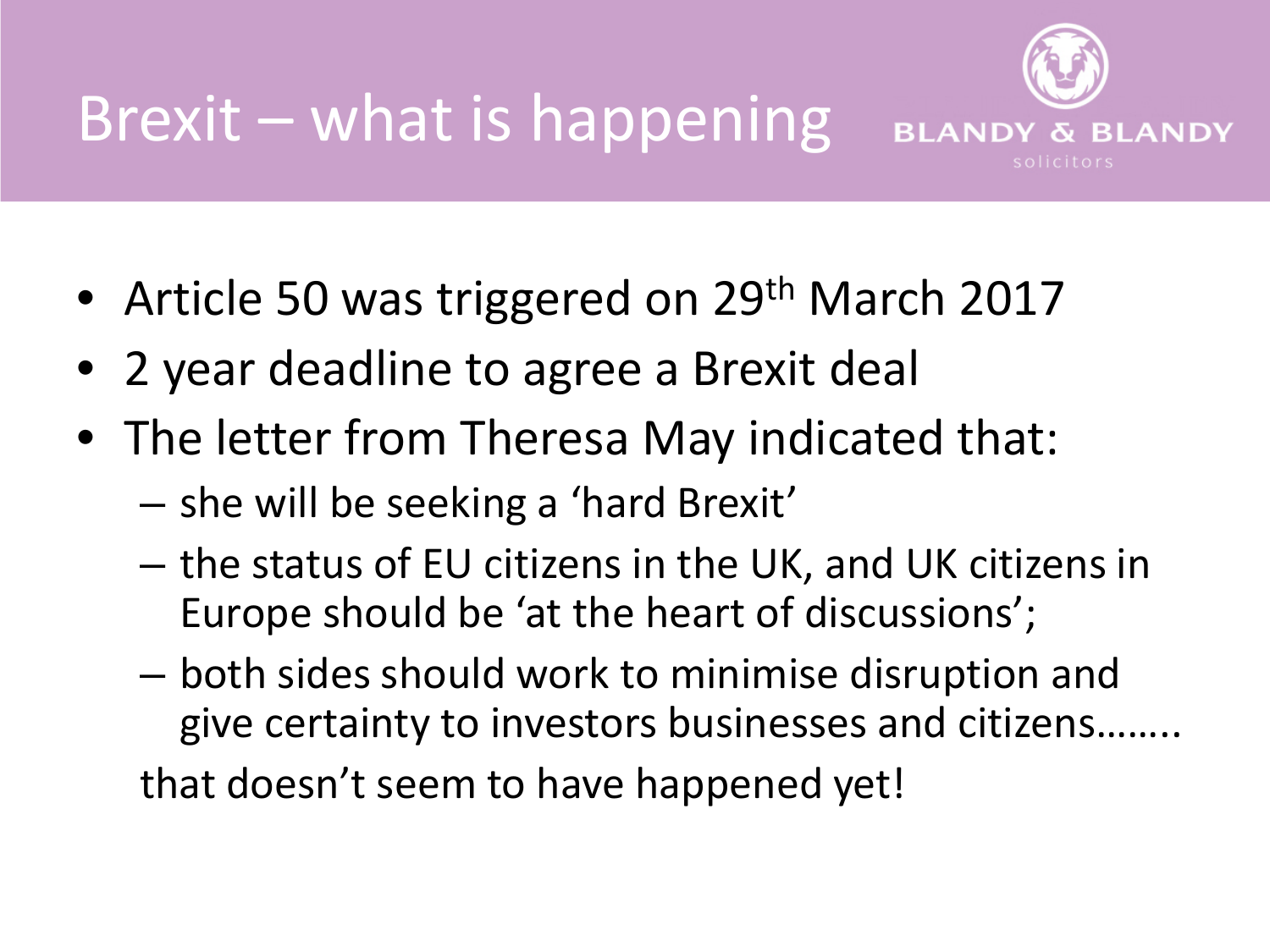### Brexit – what is a 'hard Brexit'?



- Hard Brexit
	- Britain leaves both the single market and the joint customs union; and
	- seeks to negotiate a limited free trade deal with the rest of the EU;
	- Britain stops paying money into the EU budget;
	- gains control over its borders
	- Financial firms lose the right to do business in the rest of the EU;
	- Customs checks reintroduced at border check points (including between Northern Ireland and the Republic)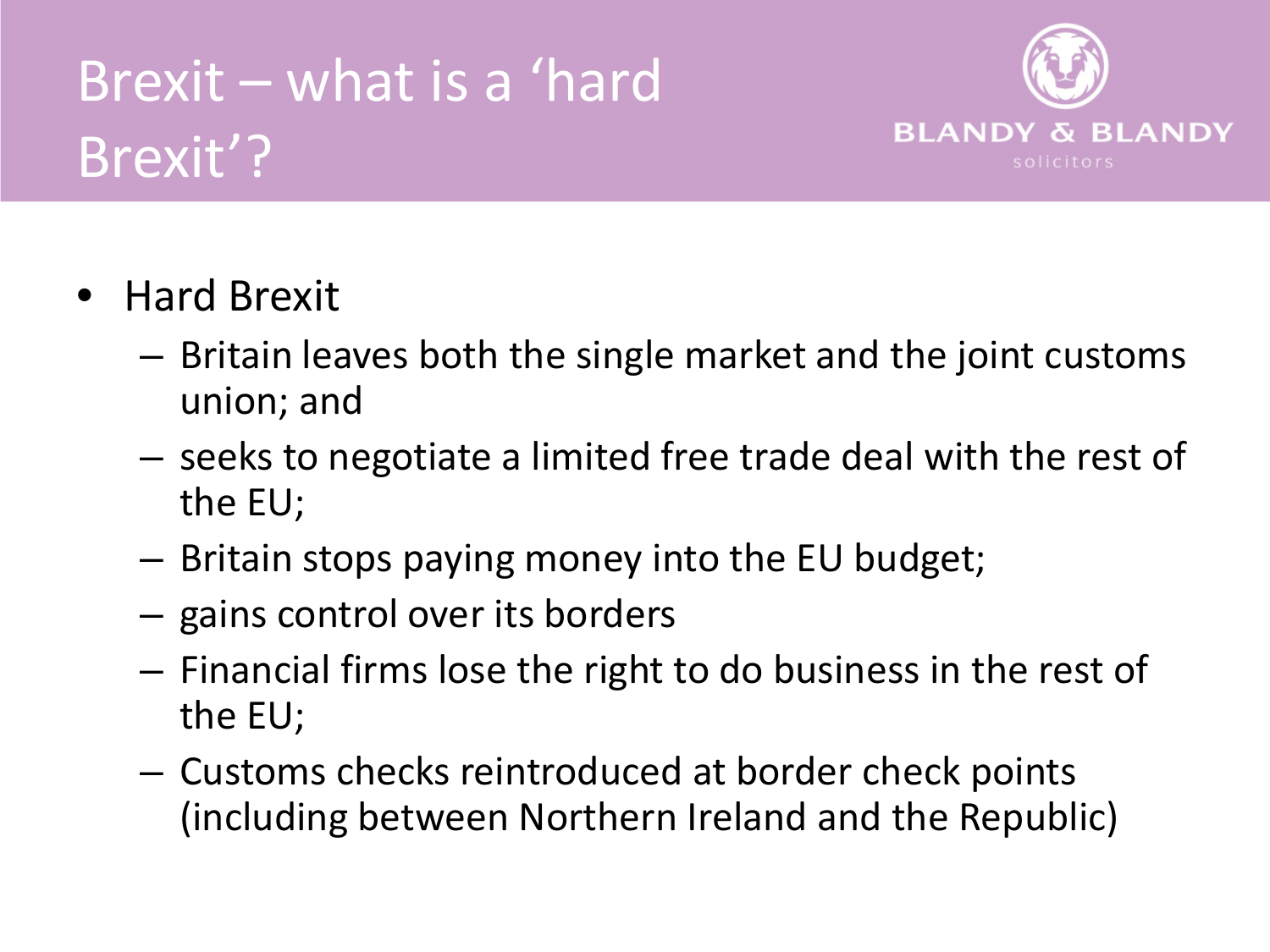

#### • Soft Brexit

- Britain stays in the single market and possibly the customs union;
- Some sort of deal is done over freedom of movement;
- There may still be contributions to the EU budget in return (something like either Norway or Switzerland)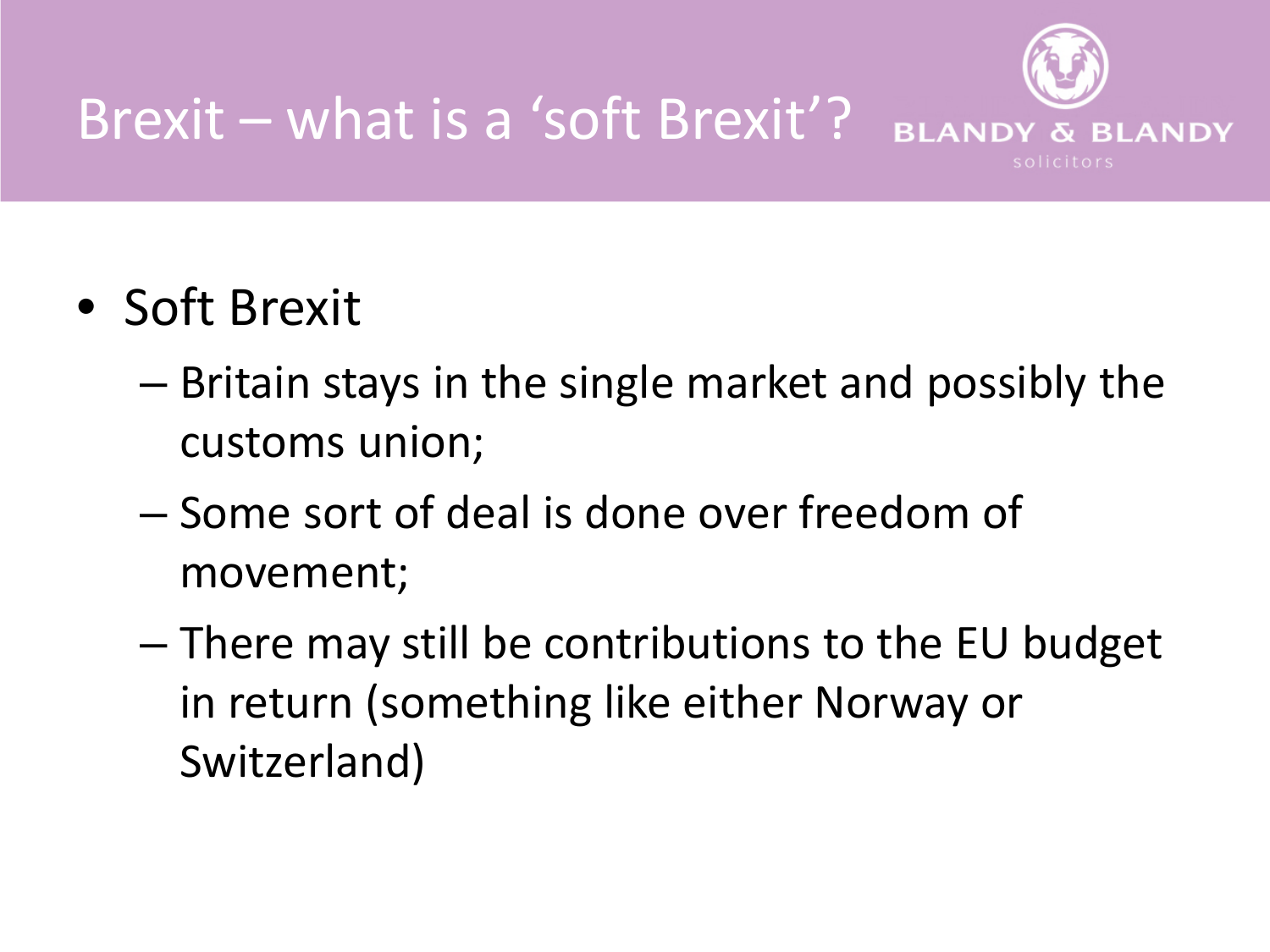## Brexit – the possible trade deal



• Interestingly, the ECJ has recently ruled that a future trade deal would not necessarily need unanimous consent of all members states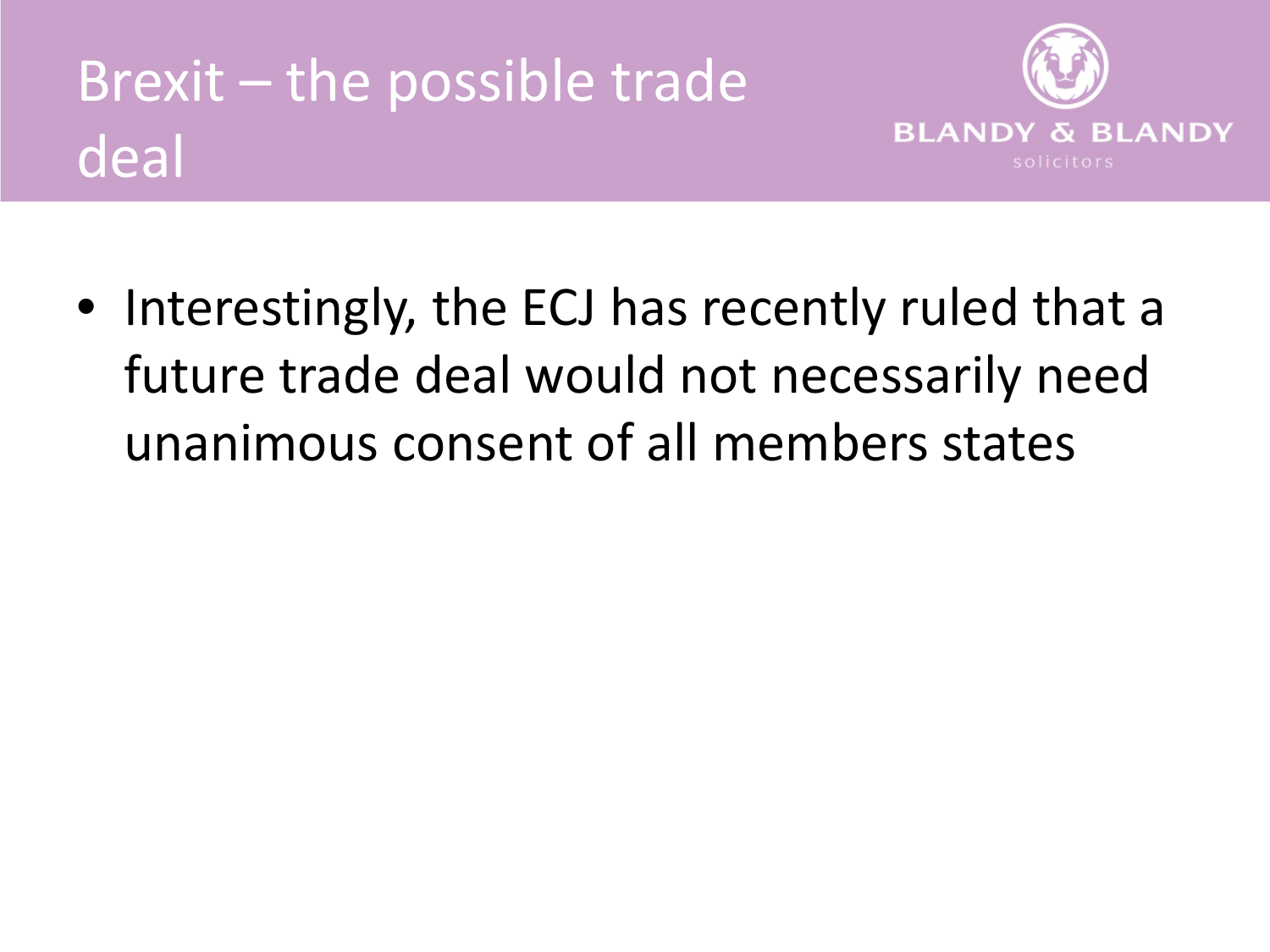## Brexit – English law post-**Brexit**



- Within the UK, the Government is proposing the 'Great Repeal Bill'
	- Where possible, the law that comes into effect the day the UK leaves will convert existing EU law into UK law;
	- Amendments to those laws can then be passed after that;
	- The European Court of Justice will have no jurisdiction in the UK;
	- There is a danger that secondary legislation may be used to pass significant changes without proper Parliamentary debate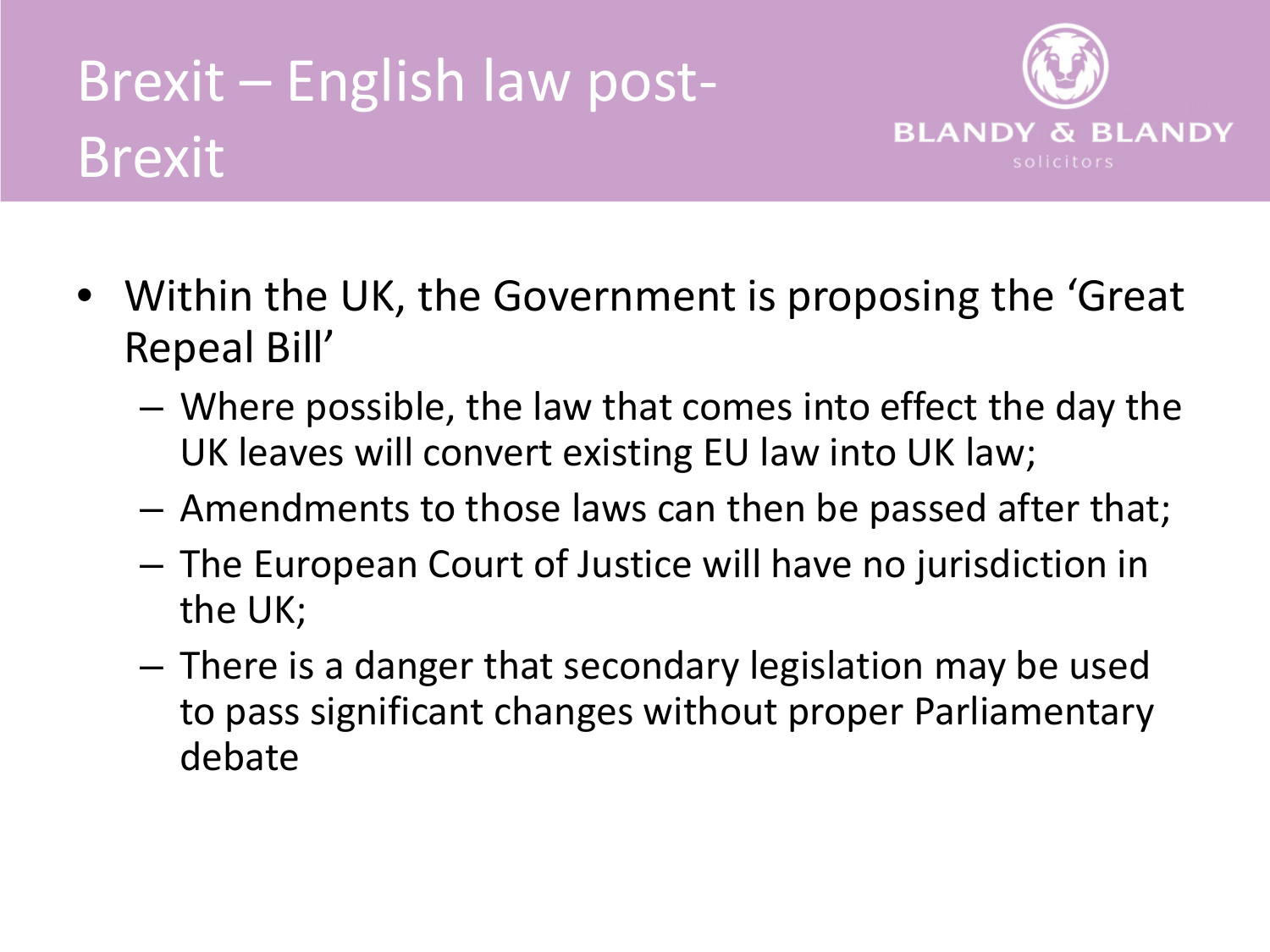

- Both Scotland and Northern Ireland voted to stay in the EU, and certainly Scottish politicians have been raising the prospect of a further referendum on remaining part of the UK.
- However:-
	- There is no guarantee that Scotland would gain entry to the EU (because of the state of its finances); and
	- 63% of its 'exports' are to England and only 16% to the rest of the EU.
- The vote, and the potential hard Brexit, raise the possibility of a united Ireland.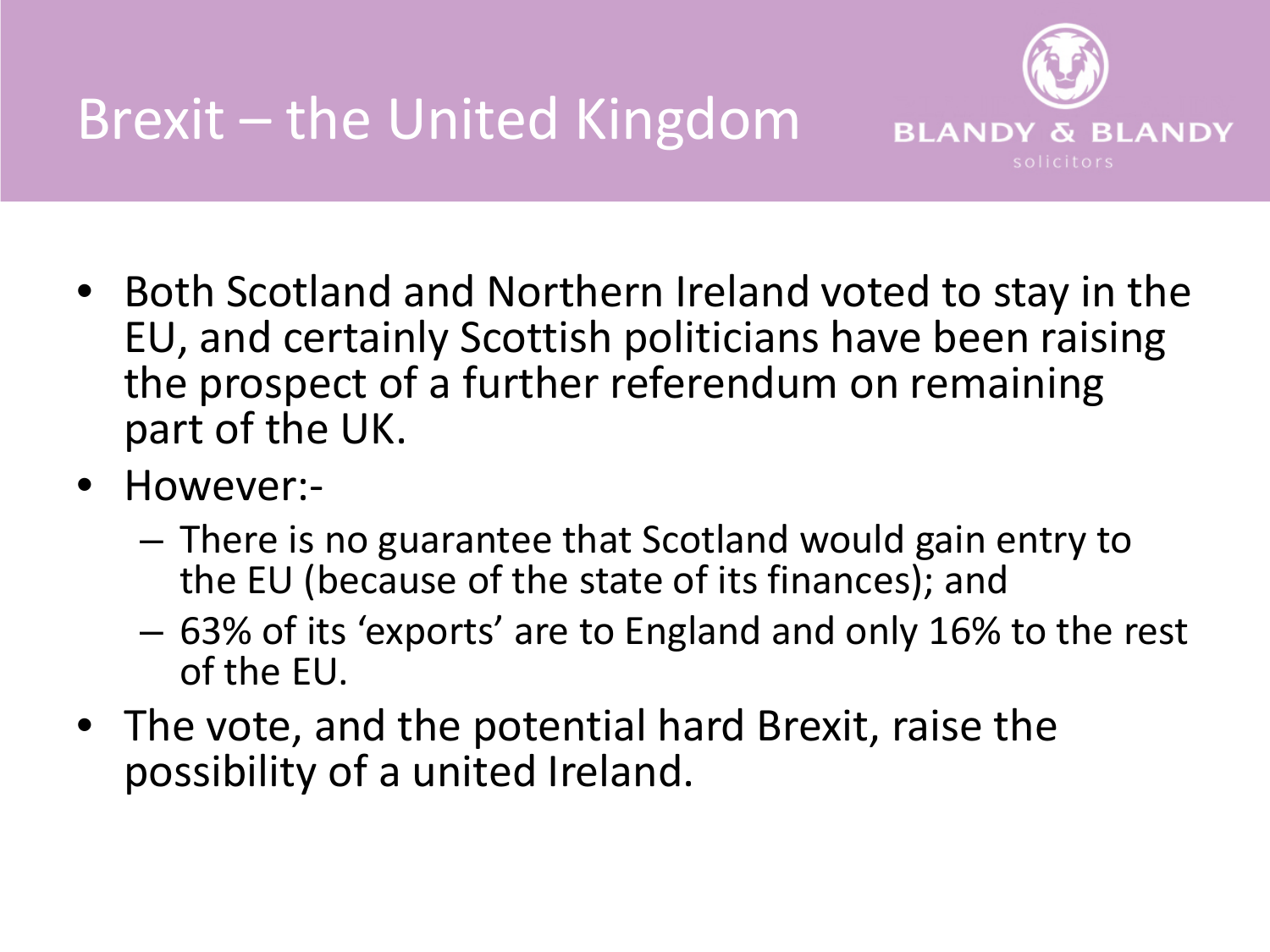

- Tax
- Treaties
- Terms of business
- Trade
- Travel
- Banking and finance Europe's major Stock Exchange (and no financial passporting).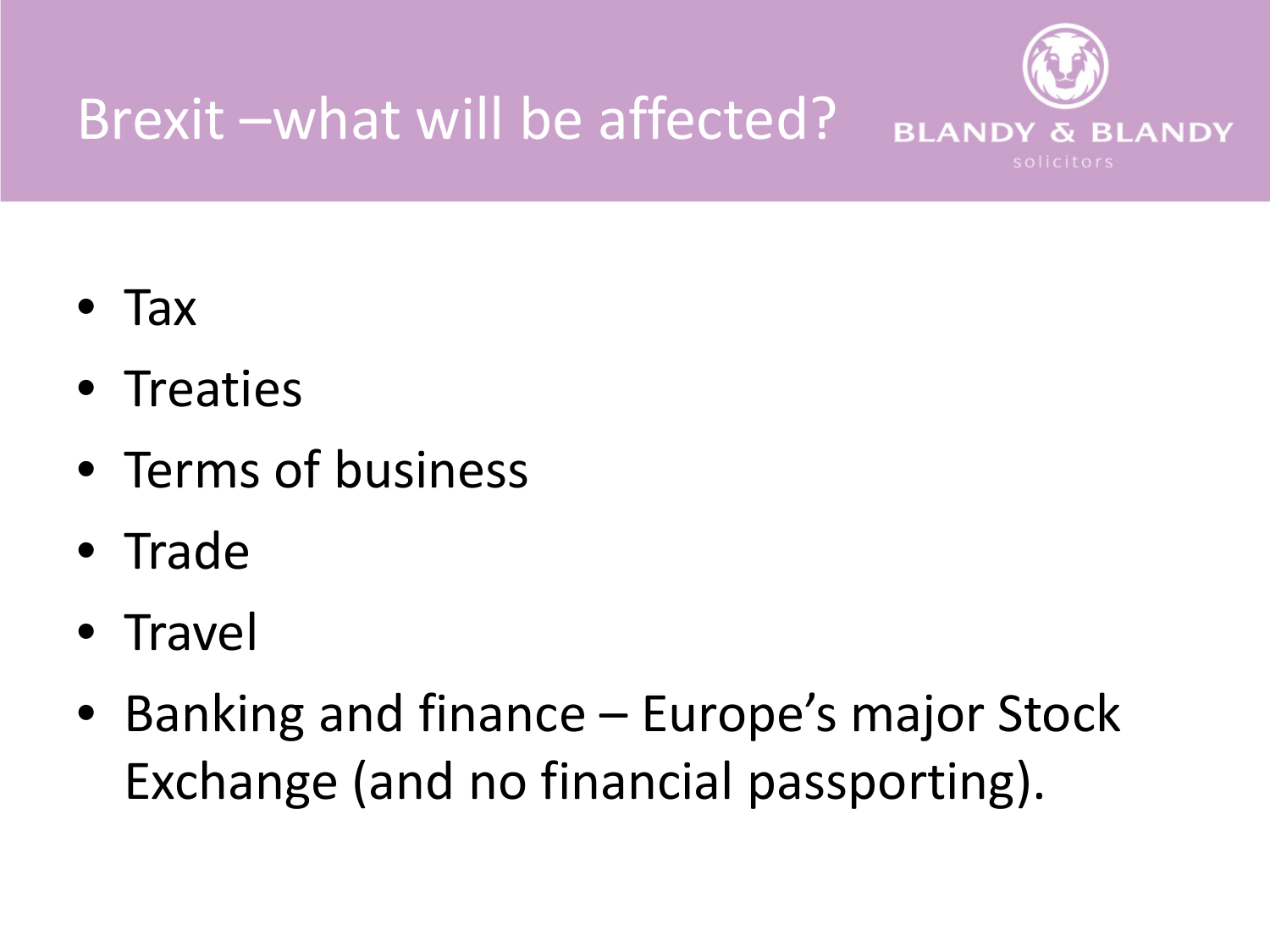

- Difficult to predict but:
	- The Great Repeal Bill may make significant changes to the law that is currently in place so:
		- Advice on UK law may be more necessary as it will not necessarily be compliant with EU law;
		- UK businesses trading in Europe will almost certainly need to ensure that their contracts incorporate the important elements of EU law (as they do now);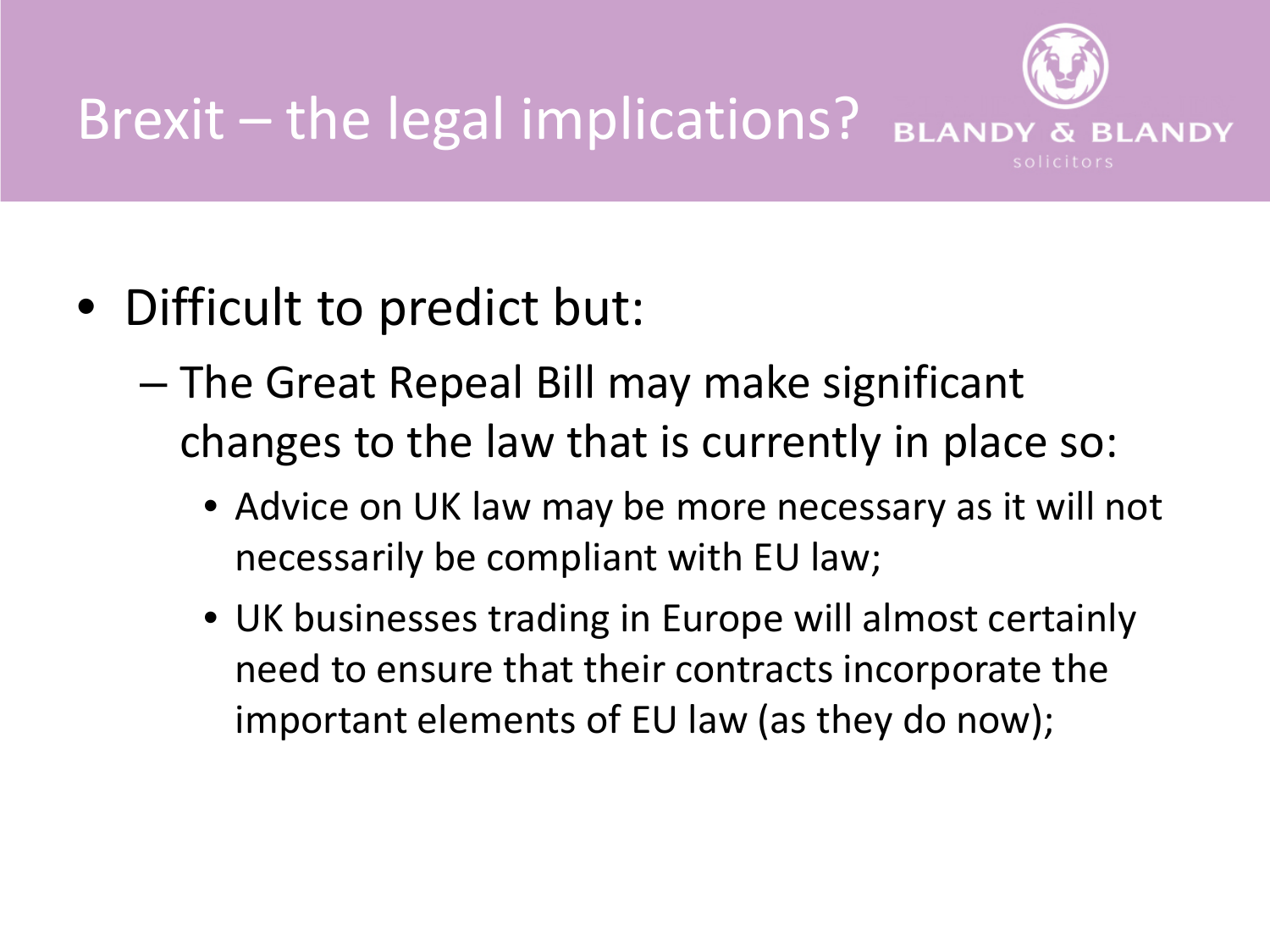

- UK businesses trading with EU businesses will probably need to guarantee compliance with certain elements of EU law (for instance Data Protection and the GDPR)
- EU Companies trading in the UK may find that the protection they are used to doesn't exist any more – e.g. the agency regulations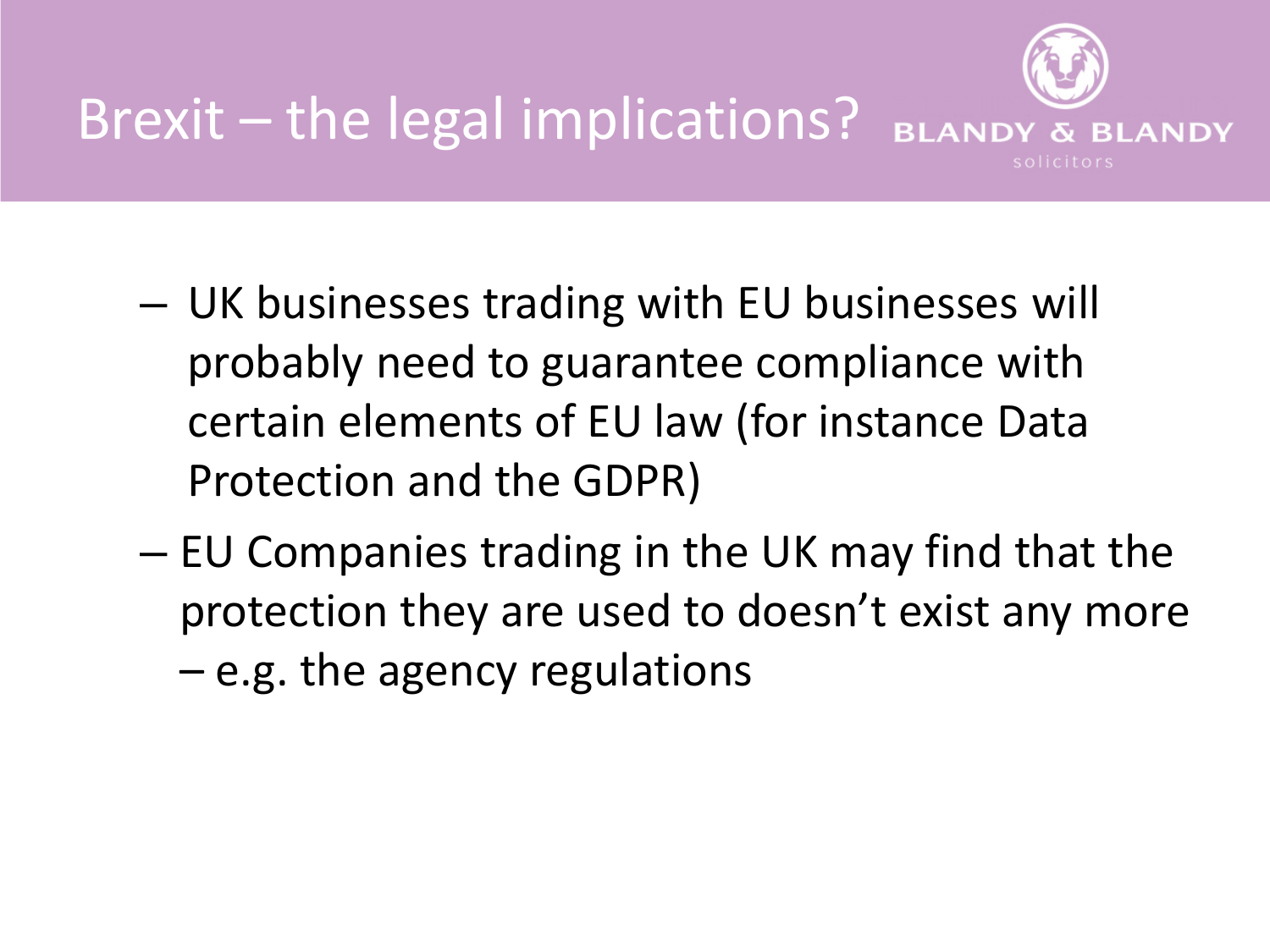

- Contractual relationships will need to be reviewed for some or all of the following:
	- Might Brexit trigger a force majeure provision?
	- Does the contract rely upon free movement of people within the EU (especially service providers)? That may lead to frustration of the contract or may constitute force majeure.
	- Is the territorial scope defined as the EU? How will that be affected by the carve out of the UK?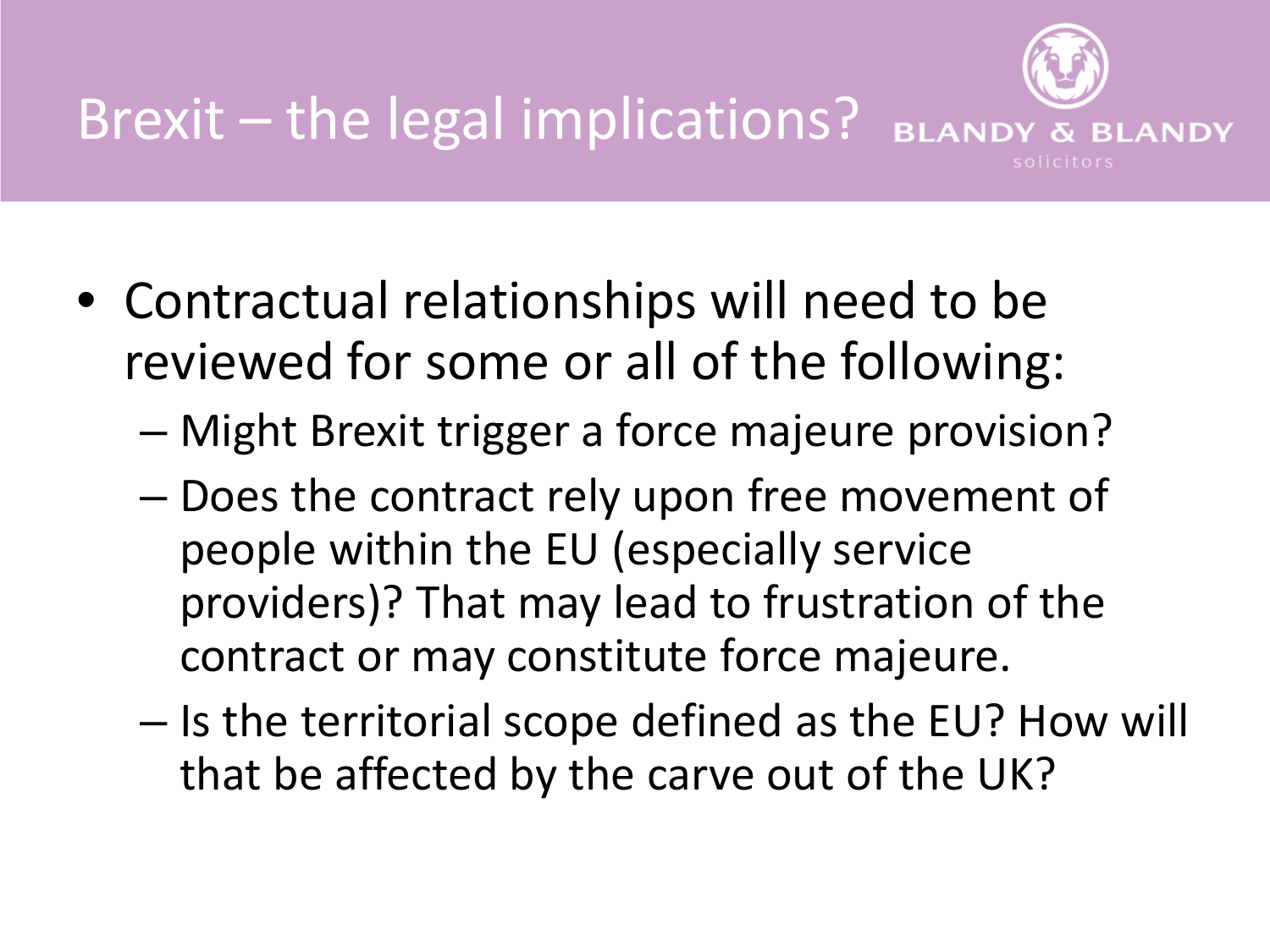

- What effect may regulatory/legislative change have upon the performance of the contract?
- Will the contract be enforceable? Although Rome I will not govern the position, English Common Law is similar, but for non-contractual obligations, Rome II doesn't reflect Common Law as closely.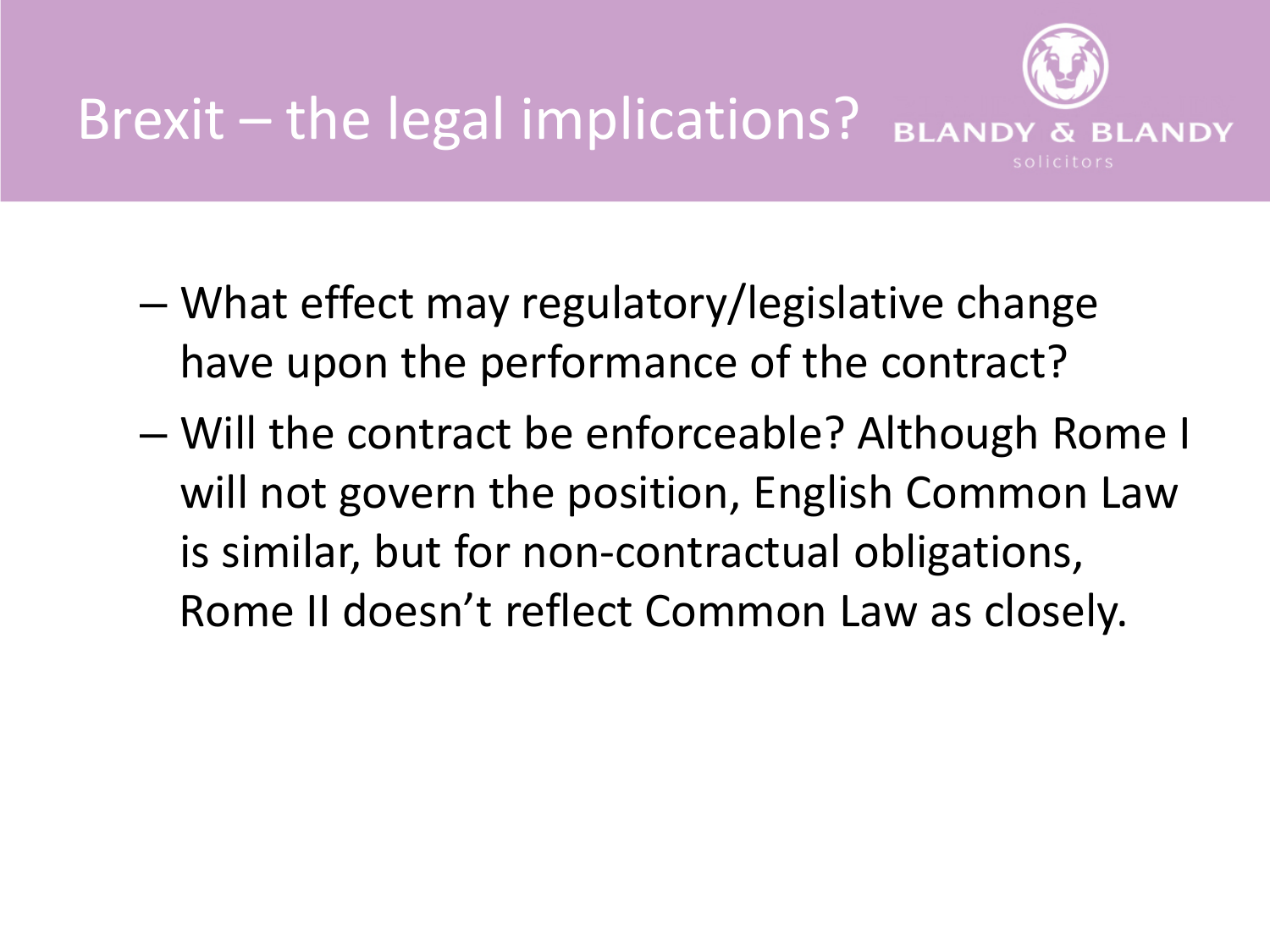

#### • Employment

- The Great Repeal bill (or at least subsequent amending legislation) may alter employees' rights in such areas as;
	- Working time regulations;
	- Redundancies and the transfer of undertakings;
	- Migrant workers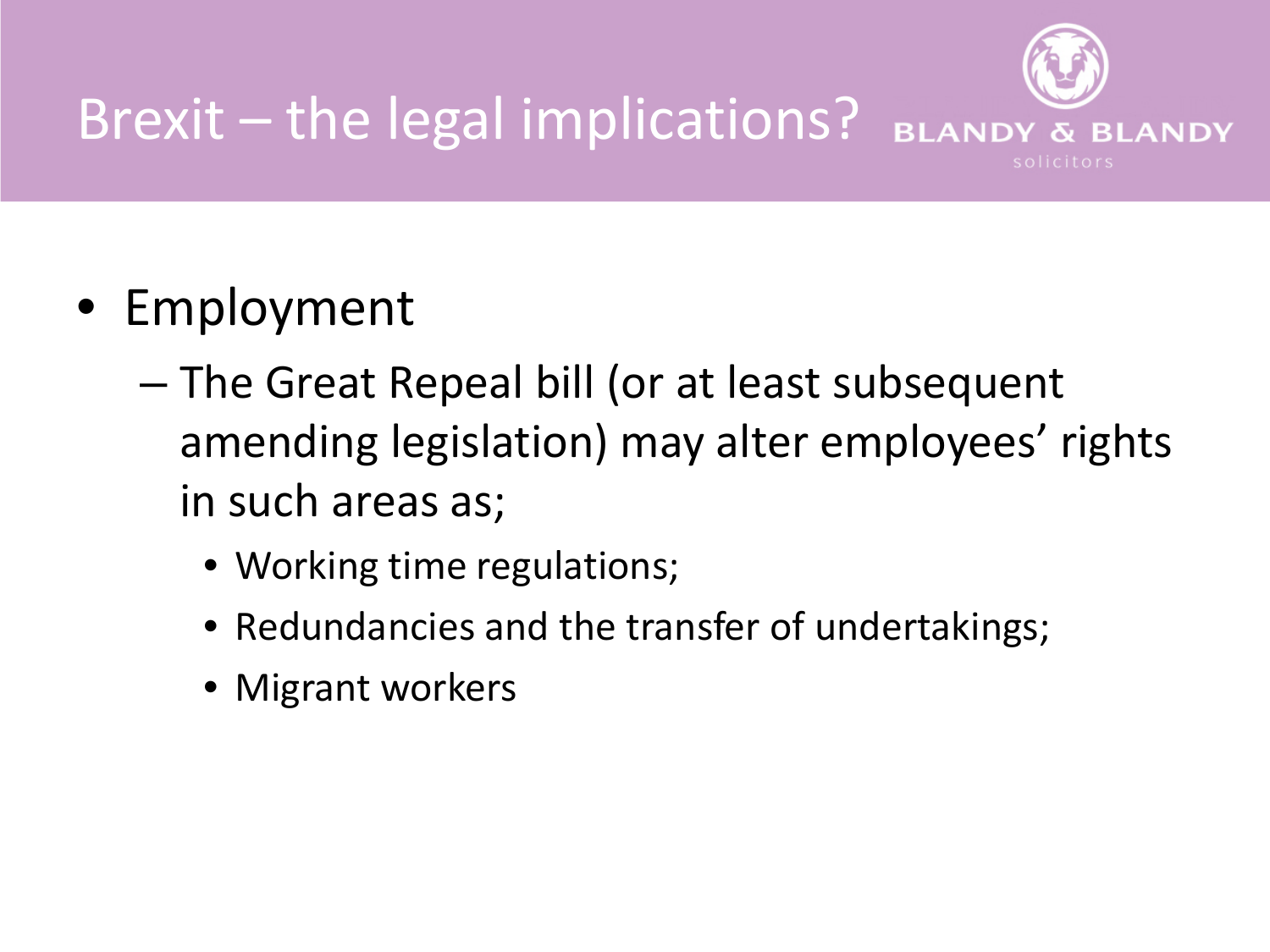

# • Intellectual Property

- PDOs (Protected Designations of Origin) will no longer protect UK goods such as Cheddar Cheese, Stilton Cheese or Newcastle Brown Ale
- EU trade marks may no longer be protected in the UK, so if relying on an EU mark in the UK, clients should consider filing a national UK trade mark application. There may be some sort of 'conversion' process – indeed there is 'widespread confidence' among IP professionals that there will be (perhaps misplaced).
- European patent applications are not likely to be affected significantly as generally European patents operate nationally.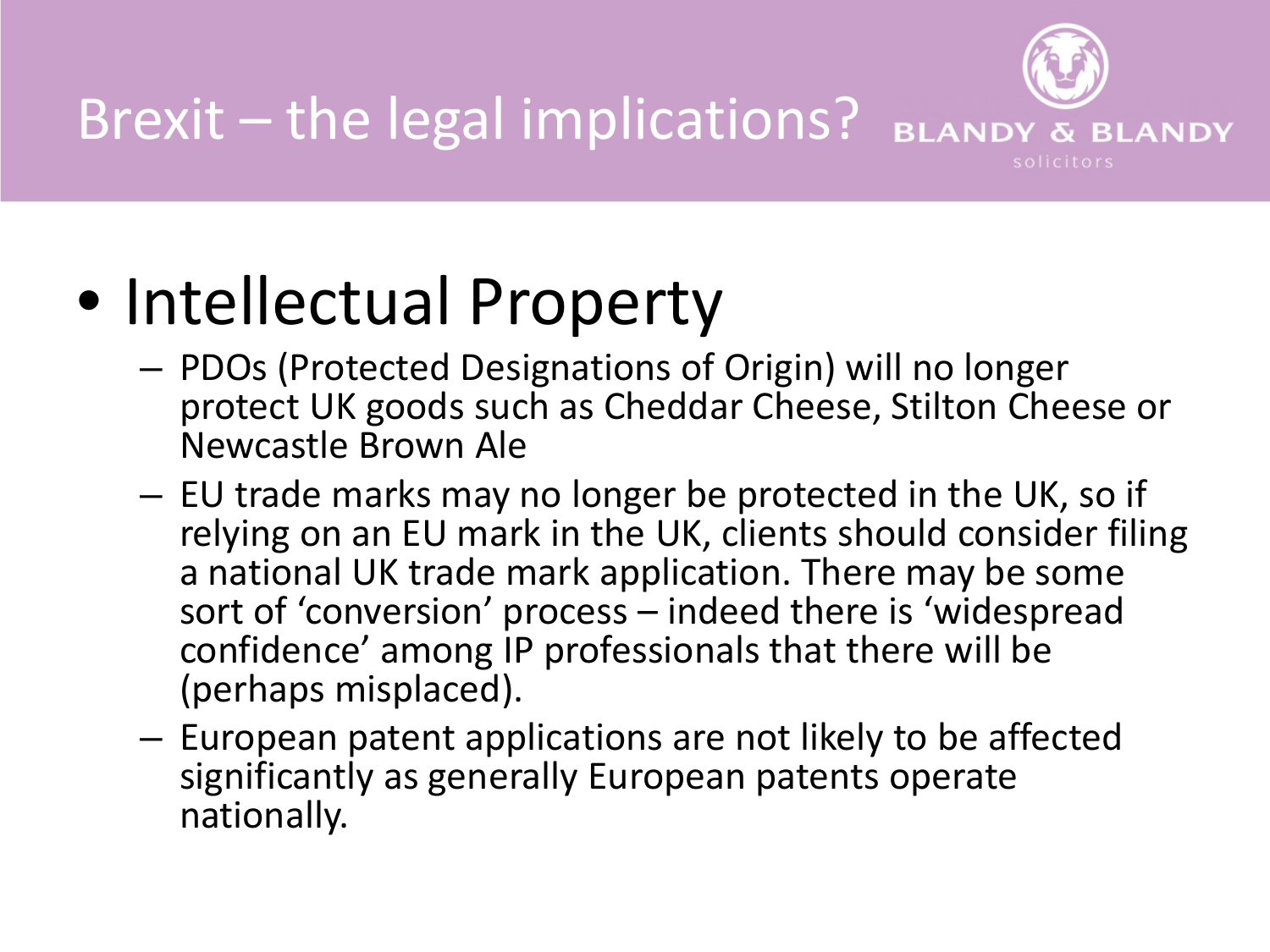

- However, the Supplementary Protection Certificate process will be affected and, given the importance for UK life sciences, the Government will need to move fast to negotiate to allow them to continue to be effective.
- The UK Government may not ratify the Unified Patent Court project
- Designs will be affected in the same way as trade marks, and there may not be the ability to re-register in the UK as registration in the UK requires the design to be 'new'
- Copyright will probably be the least affected
- IP licences will therefore need to be reviewed to look at necessary changes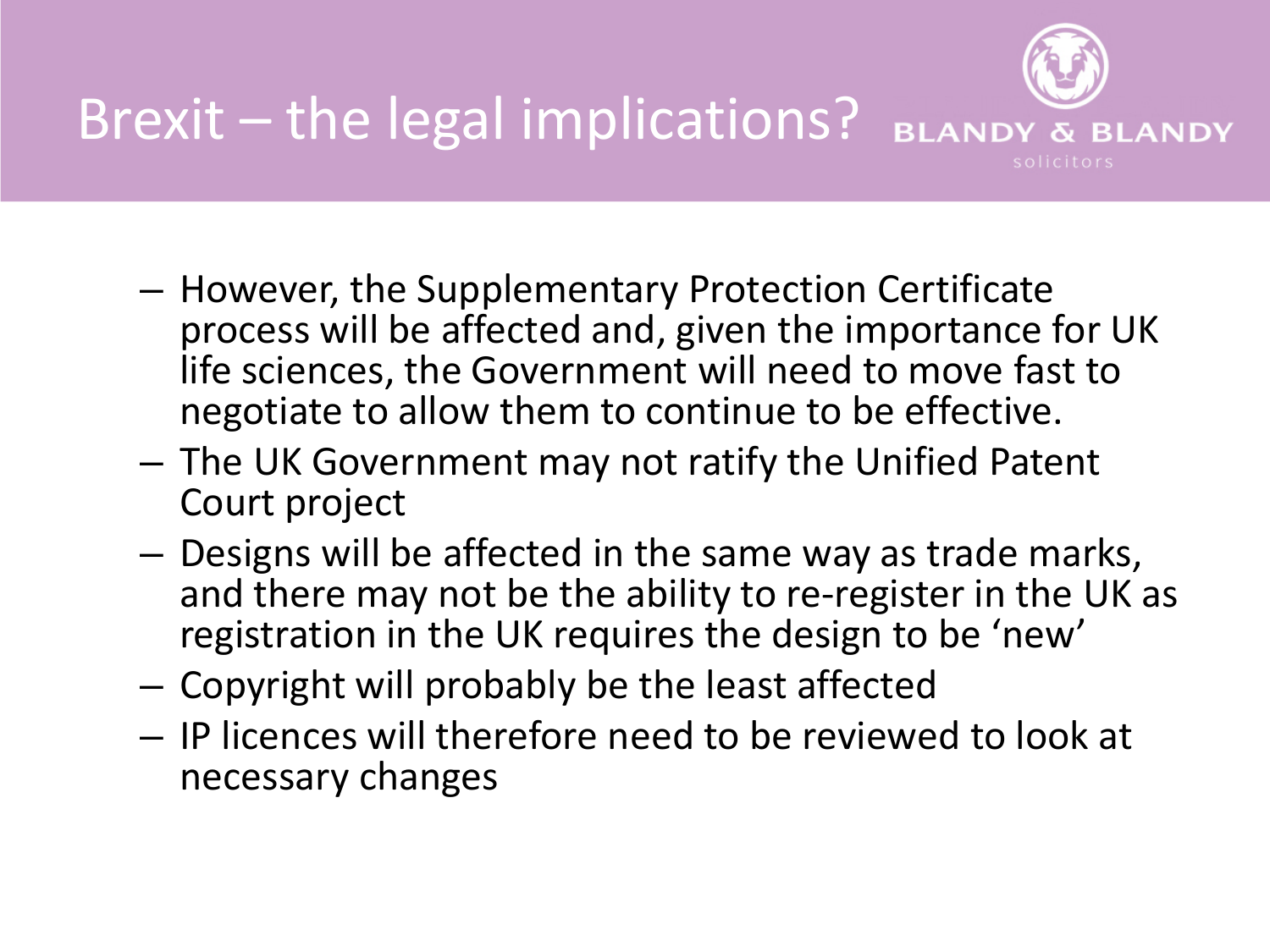

- Property
	- The market has slowed somewhat (both commercial and residential investment properties) post-Brexit as (probably) investors wait to see what happens
	- Generally, there will be few legal implications of Brexit to property law itself, or transactions, as there is no harmonisation of property law
	- But what effect may Brexit have upon EU Banks lending upon the security of UK Property?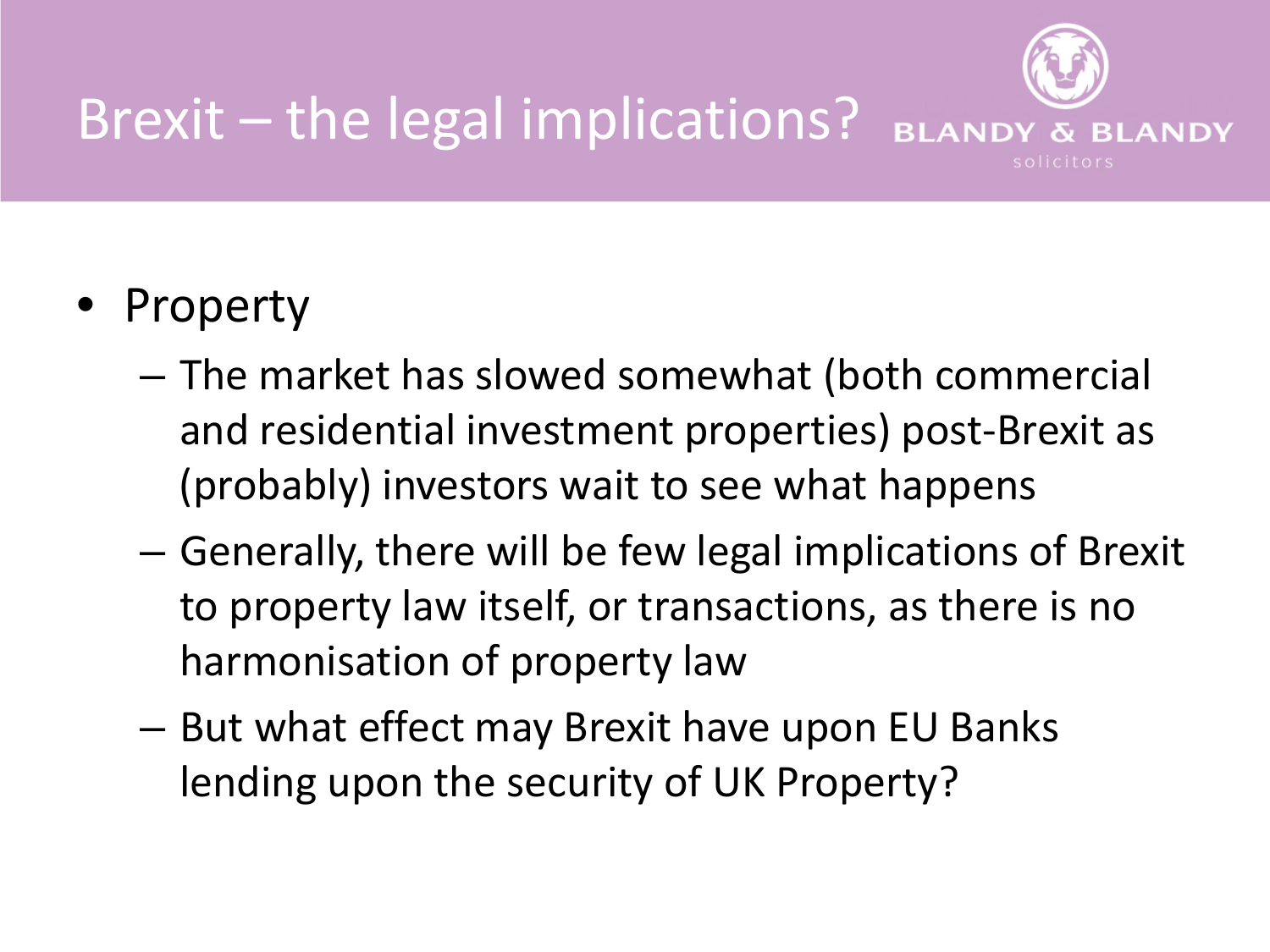

- All of this is likely to take a long time:
	- 20,833 EU laws to be scrutinised to determine any changes
	- 43 years of treaties to be reviewed and renegotiated (although we don't have anyone who has negotiated a treaty still working!);
	- Until then, once the Great Repeal Bill has enacted all of the existing EU law into our legal system, that will apply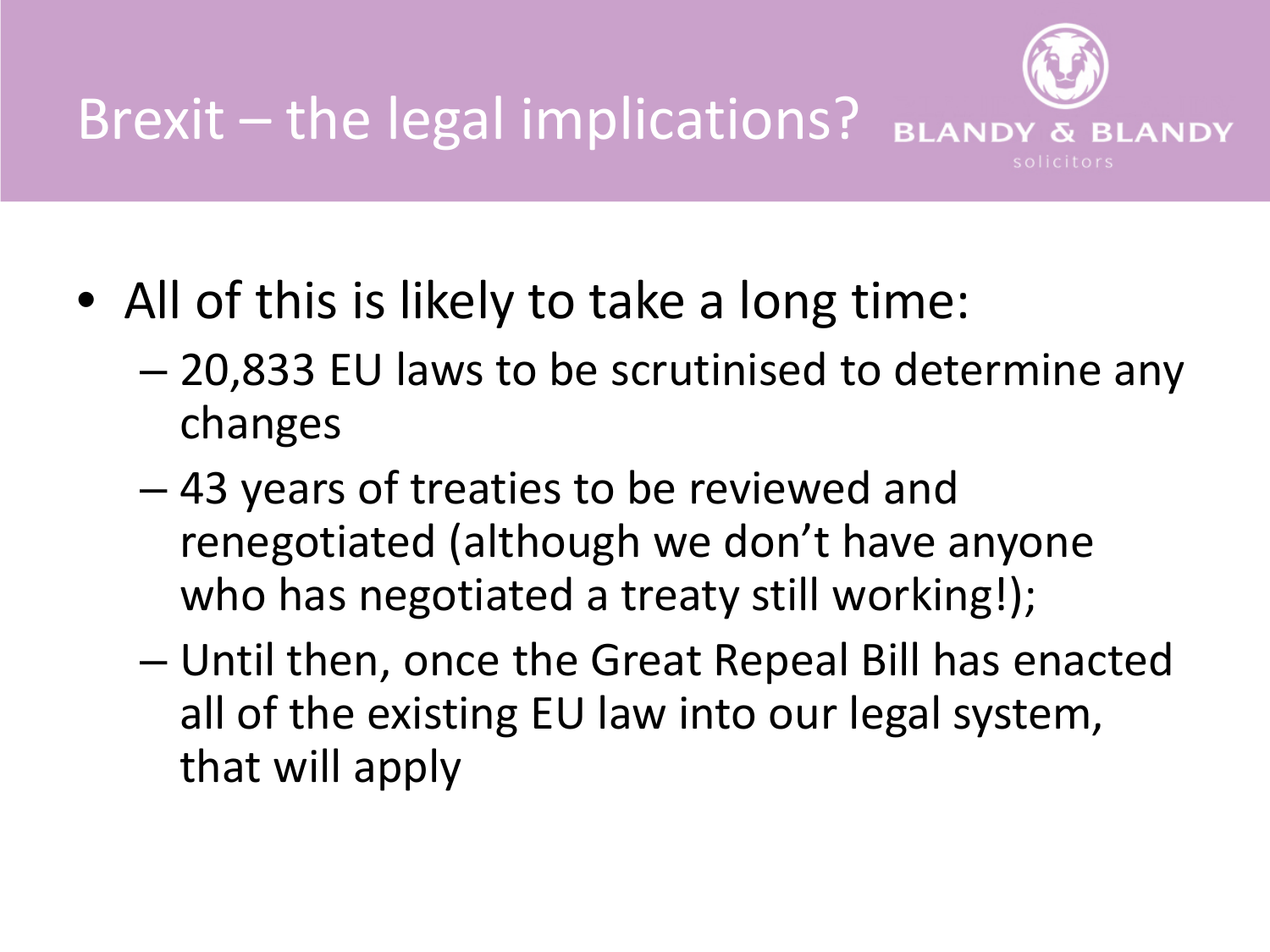

- All of the contractual arrangements between the UK and EU businesses will need careful scrutiny on both sides to ensure that:
	- They are effective and legally enforceable in both jurisdictions;
	- They take account for, or provide a mechanism to deal with, any changes to UK (or EU) law in the immediate future